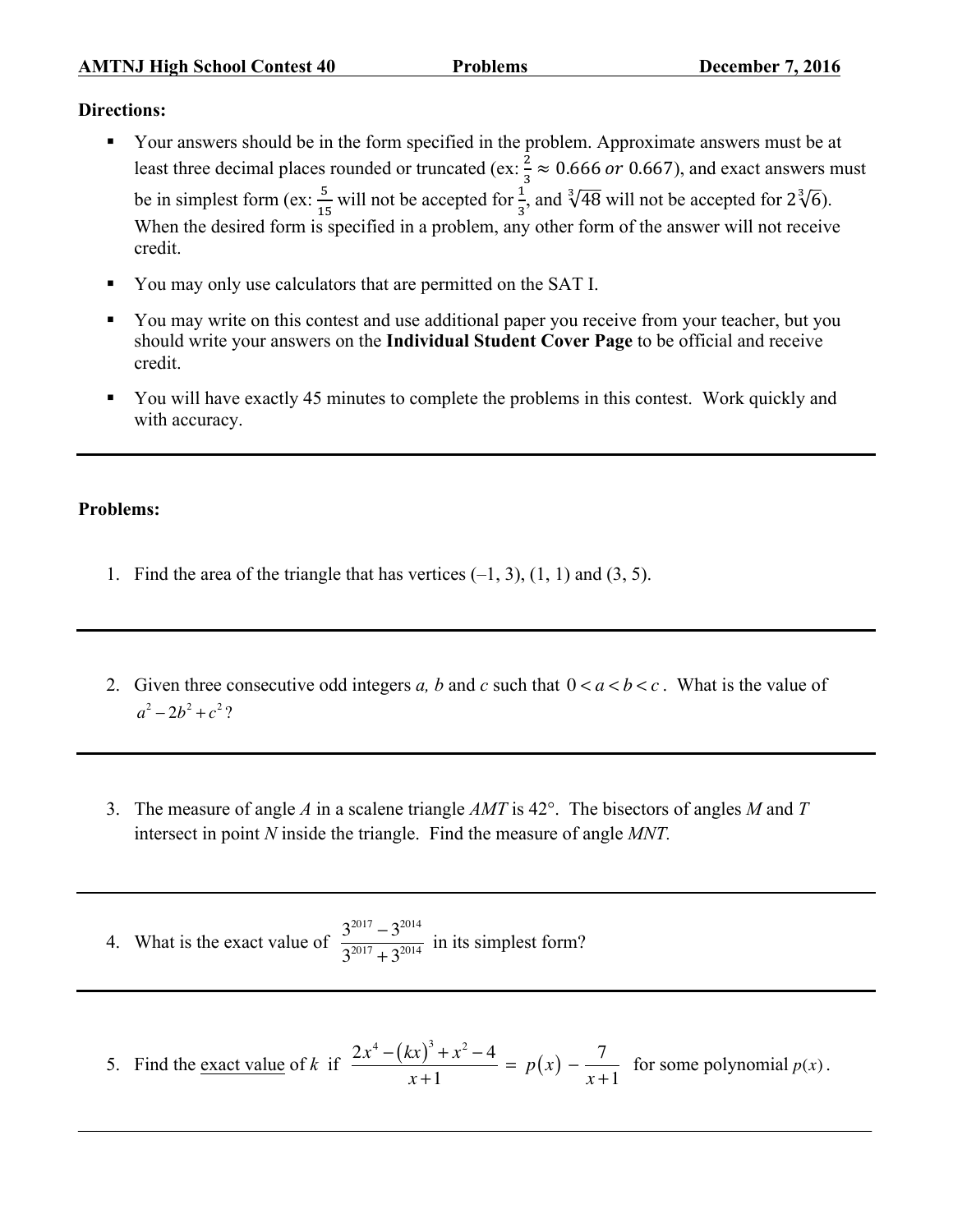6. Given a right triangle with legs that have lengths *m* and *n*, and a hypotenuse of length  $n + 1$ . If *m* and *n* are integers and  $n \le 60$ , how many such triangles exist?

 $2 +$  —

2

.

 $2 + \frac{2}{1}$  $2+\frac{2}{2}$  $2 + ...$ 

 $\mathcal{L}_\mathcal{L} = \mathcal{L}_\mathcal{L} = \mathcal{L}_\mathcal{L} = \mathcal{L}_\mathcal{L} = \mathcal{L}_\mathcal{L} = \mathcal{L}_\mathcal{L} = \mathcal{L}_\mathcal{L} = \mathcal{L}_\mathcal{L} = \mathcal{L}_\mathcal{L} = \mathcal{L}_\mathcal{L} = \mathcal{L}_\mathcal{L} = \mathcal{L}_\mathcal{L} = \mathcal{L}_\mathcal{L} = \mathcal{L}_\mathcal{L} = \mathcal{L}_\mathcal{L} = \mathcal{L}_\mathcal{L} = \mathcal{L}_\mathcal{L}$ 

7. Find the exact value of the infinite continued fraction <sup>2</sup>

8. Find the area of the shaded inner square in the diagram shown, where the outer square has side 1, and the two circles are tangent to the sides of the squares.

9. An *arithmetic sequence* is a sequence of numbers that differ by a constant, called the *common difference*. Given an arithmetic sequence in which the sum of the first *n* terms is 216. If the first term in this sequence is *n* and the  $n<sup>th</sup>$  term is  $2n$ , find the common difference of the sequence.

 $\_$  , and the set of the set of the set of the set of the set of the set of the set of the set of the set of the set of the set of the set of the set of the set of the set of the set of the set of the set of the set of th

10. Two congruent circles with centers *A* and *B* have a radius of length 6 units. The circles intersect at points  $C$  and  $D$ , and chord  $\overline{CD}$  also has a length of 6 units. If the area of the region enclosed by the two circles is written as  $a\pi + \sqrt{b}$ , what is the value of  $a + b$ ?